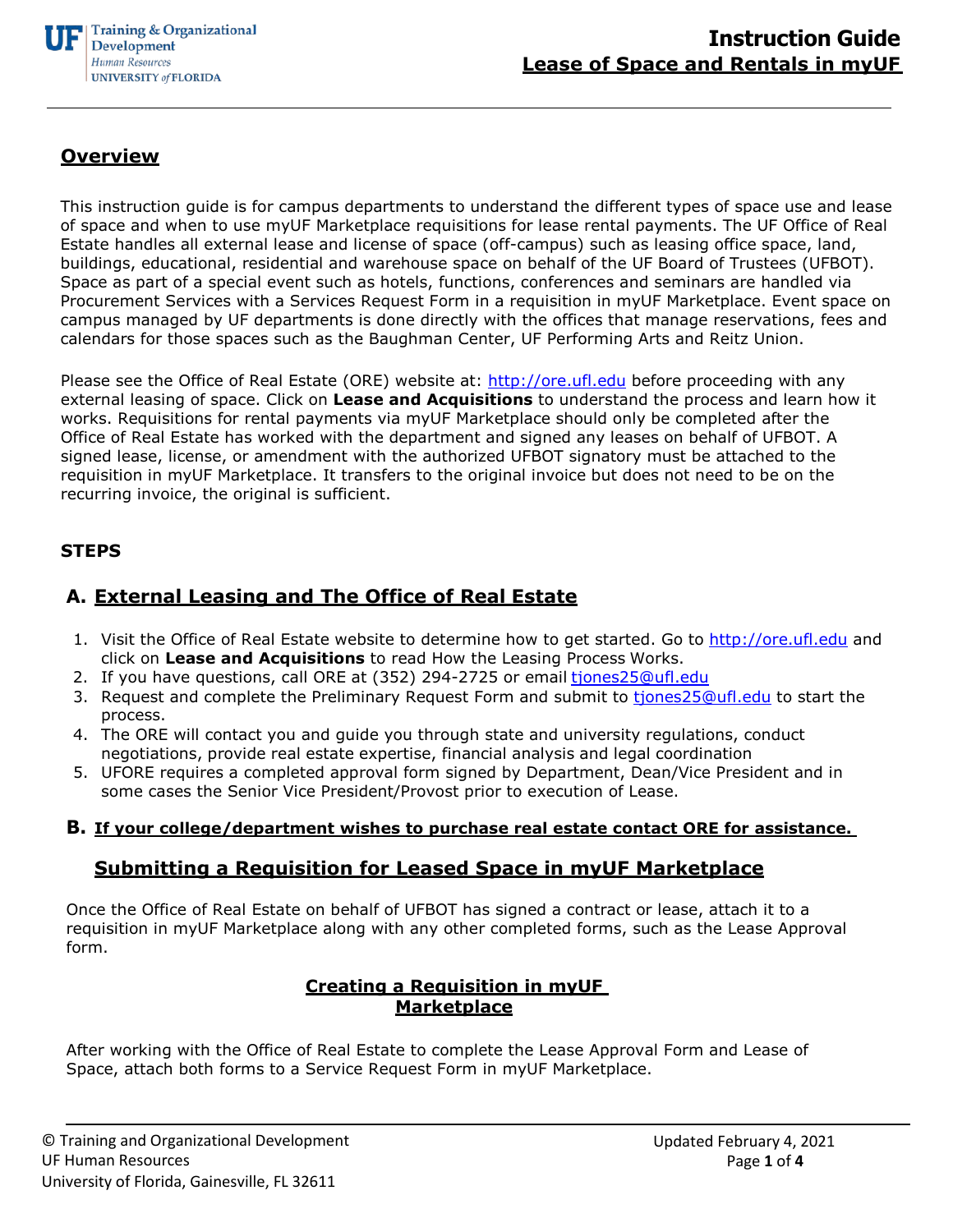Here is an example: UF is leasing space from UF Innovation Square to rent an office suite at 720 SW  $2<sup>nd</sup>$  Ave. The supplier would be Innovation Square LLC. To set up the PO for monthly payments for the lease:

Use the Service Request form in myUF Marketplace to set up monthly payments. For guidance on submitting a Service Request Form, please use the guide, Shopping With a Form for Service.

Complete the form with:

- a. **Unit of Measure (UOM)** as 1 Month
- b. Enter the **quantity** as the number of months on the lease. For this example, if the lease covers 11 months the PO may be paid 11 times.
- c. The **Commodity Code** should be 80130000 Real Estate Services Including Lease ofSpace and Land

Example of the requisition with the Service Request form:

| <b>Innovation Square LLC</b> more info                              |                       | Contract<br>PO Number                                                 |                                        | no value<br>1800564034                              |                                        |                        |  |
|---------------------------------------------------------------------|-----------------------|-----------------------------------------------------------------------|----------------------------------------|-----------------------------------------------------|----------------------------------------|------------------------|--|
|                                                                     |                       |                                                                       | <b>Customer Number</b><br>Quote number |                                                     | no value<br>no value                   |                        |  |
|                                                                     |                       |                                                                       |                                        |                                                     |                                        | View/edit by line item |  |
| <b>Product Description</b>                                          |                       | <b>Catalog No</b>                                                     | <b>Size / Packaging</b>                | Unit<br><b>Price</b>                                | Quantity                               | Ext. Price             |  |
| COTA RENTAL OF SUITE 207-208 for 11 months at the current rate<br>1 | more info             |                                                                       | 1/MON (Months)                         |                                                     | 2,000.00 11 MON (Months) 22,000.00 USD |                        |  |
|                                                                     | <b>Commodity Code</b> | 80130000<br>Real estate services including<br>lease of space and land |                                        | <b>Internal Note</b><br><b>Internal Attachments</b> | no note                                |                        |  |
|                                                                     |                       |                                                                       |                                        | <b>External Note</b><br>Attachments for supplier    | no note                                |                        |  |

- a. Use the Service Request form for the rent over 11 months of the lease:
- b. Add another Service Requisition form for any other payments separate from the rent. Examples include utilities, cleaning of common rooms or one-time expenses agreed to in the lease.

Once the requisition is submitted, it will go to the Department Financial Approver and UF Procurement.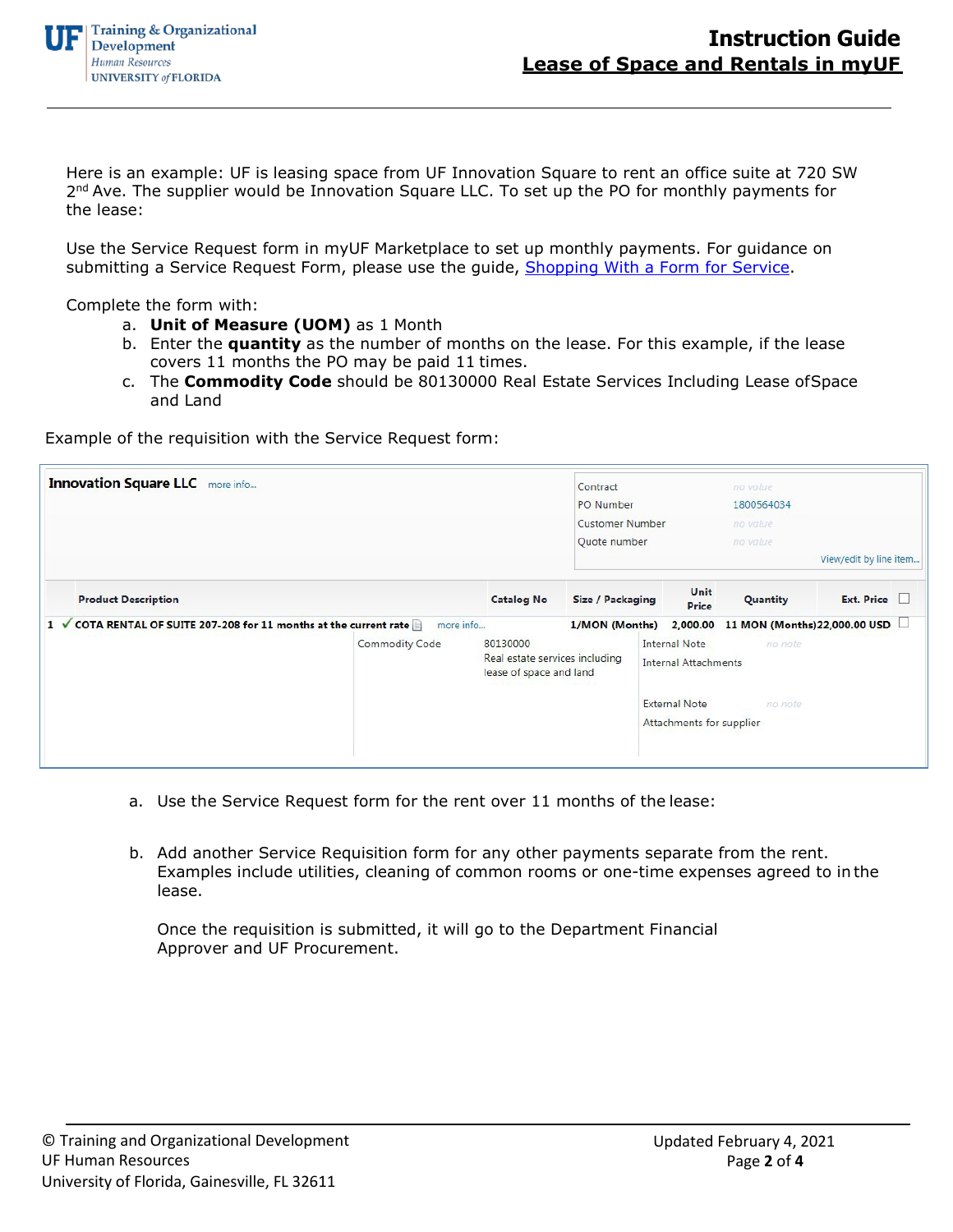|                                                    | <b>Service Request Information</b>                             |
|----------------------------------------------------|----------------------------------------------------------------|
| <b>Commodity Code</b>                              | 80130000                                                       |
| <b>UOM</b>                                         | 1 MON - Months                                                 |
| <b>Estimated Cost/Fee per unit (not to exceed)</b> | 2,000,00                                                       |
| Quantity                                           | 11                                                             |
| <b>Service Begin Date</b>                          | 7/1/2017                                                       |
| <b>Service End Date</b>                            | 6/1/2018                                                       |
| <b>Description</b>                                 | COTA RENTAL OF SUITE 207-208 for 11 months at the current rate |

# **C. Paying the Lease in myUF Marketplace**

If the lessor provides a monthly invoice, simply email the invoice to [ufl.invoices@edmgroup.com](mailto:ufl.invoices@edmgroup.com) making sure the PO number is displayed on the invoice document. If the lessor expects monthly payments to be made from the executed lease, follow the steps below to get the document into the system for approval and setup the recurring monthly payments:

## **STEPS**

- 1. Because there is no invoice you must create**o**an invoice number. Use a meaningful, sequenced numbering system. This will prevent duplicate payments. The lease agreement should be .pdf or .tif file. This transaction will route to **the unassigned queue of** the approver for the PO DeptID and should be approved for payment. For guidance on approving an encumbered invoice, see the Marketplace Toolkit i[n](http://training.hr.ufl.edu/instructionguides/myuf_payment_solutions/approving_an_invoice_encumbered_payment_allocating_add_funds_example.pdf)struction guides: *[Invoice for an Encumbered](http://training.hr.ufl.edu/instructionguides/myuf_payment_solutions/approving_an_invoice_encumbered_payment_allocating_add_funds_example.pdf) Payment* and Approving an [Invoice for an Encumbered Payment.](http://training.hr.ufl.edu/instructionguides/myuf_payment_solutions/approving_an_invoice_encumbered_payment_allocating_add_funds_example.pdf))
- **2.** The original invoice will be input at the monthly lease amount. Once that invoice is completed, set up recurring invoices. Make sure the first recurring invoice's Start Date is dated for the second month so it doesn't pay twice.

| <b>Create Recurring Invoice</b> |                                                                                                                                | $\times$ |  |  |
|---------------------------------|--------------------------------------------------------------------------------------------------------------------------------|----------|--|--|
| Name *                          | Lease for Year 2021 through Dec                                                                                                |          |  |  |
| Original Invoice                | V0457703                                                                                                                       |          |  |  |
| Supplier                        | Full Compass Systems Ltd                                                                                                       |          |  |  |
| Description                     |                                                                                                                                |          |  |  |
| Schedule Type *                 | 1000 characters remaining<br>Monthly<br>Months<br>Every 1                                                                      |          |  |  |
| Monthly Schedule *              | From Start Date                                                                                                                |          |  |  |
|                                 | <b>O</b> For schedules starting on the 29-31 days of the month, schedules<br>will always be sent on the last day of the month. |          |  |  |
| Time 7one ★                     | EDT/EST - Eastern Standard Time (US/Easter Y                                                                                   |          |  |  |
| Start Date ★                    | ■⊙<br>02/28/2021 12:00 AM<br>mm/dd/yyyy hh:mm a                                                                                |          |  |  |
| End By $\star$                  | ∩ No End Date<br>◉ End By                                                                                                      |          |  |  |
| End Date $\star$                | 12/31/2021<br>圓 ①<br>mm/dd/yyyy hh:mm a                                                                                        |          |  |  |
| Due Date                        | Payment Terms Due Date                                                                                                         |          |  |  |
| * Required                      | Create                                                                                                                         | Cancel   |  |  |